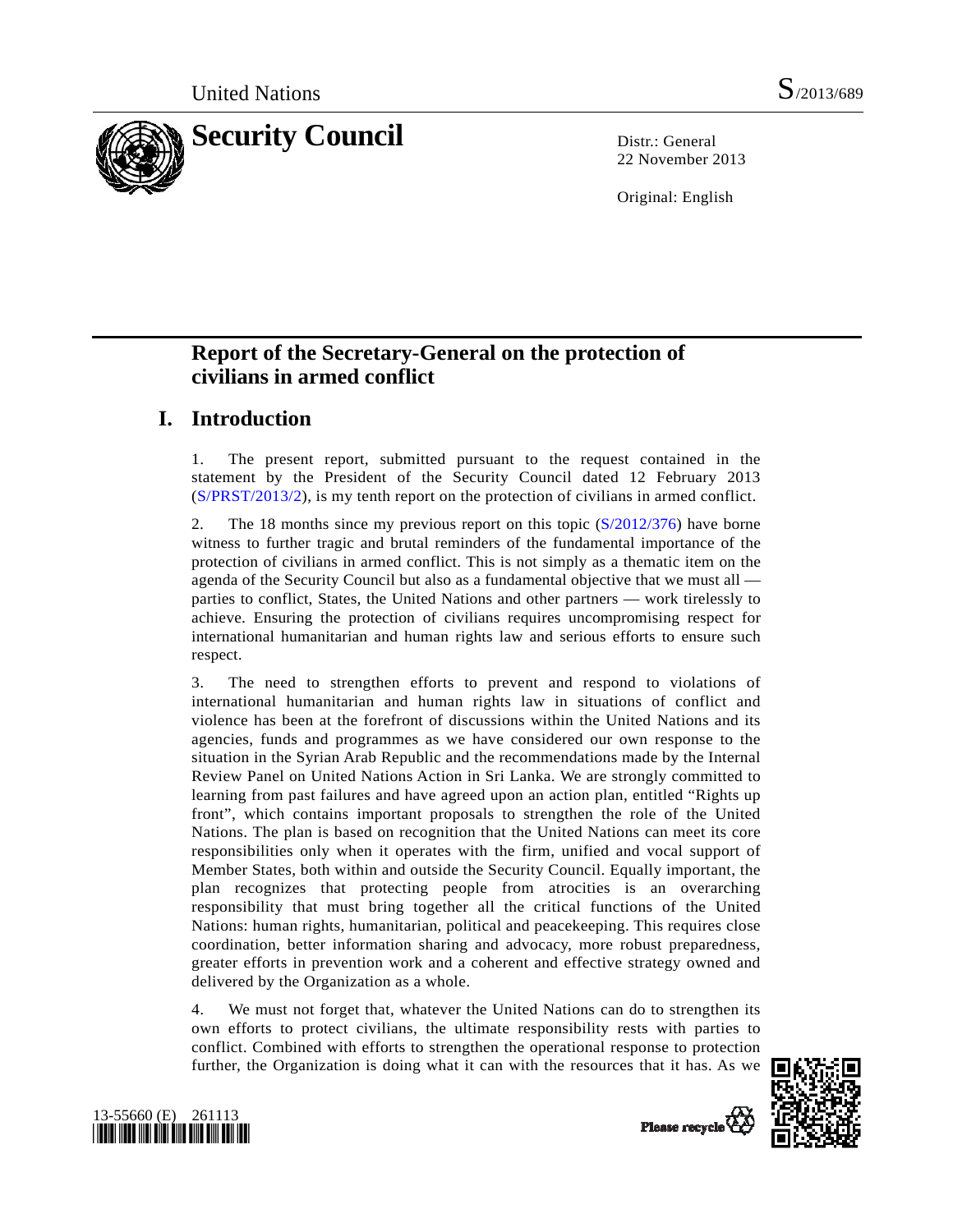look towards the twentieth anniversary of the Rwandan genocide, parties to conflict, the Security Council and Member States must play their part and be accountable when it comes to fulfilling their responsibilities.

5. For the Security Council, the informal Expert Group on the Protection of Civilians remains a valuable forum for ensuring that the Council is informed of protection concerns in situations on its agenda. I encourage Council members to make more systematic use of the Group as a forum for presenting information, analysis and options and for monitoring progress on situations of serious protection concern. I also encourage the Council to more consistently implement the commitments contained in resolutions [1265 \(1999\)](http://undocs.org/S/RES/1265(1999)), [1296 \(2000\),](http://undocs.org/S/RES/1296(2000)) [1674 \(2006\),](http://undocs.org/S/RES/1674(2006)) [1738](http://undocs.org/S/RES/1738(2006))  [\(2006\)](http://undocs.org/S/RES/1738(2006)) and [1894 \(2009\)](http://undocs.org/S/RES/1894(2009)) on the protection of civilians. This includes making greater use of such tools as targeted measures, establishing fact-finding missions and commissions of inquiry and referring situations to the International Criminal Court.

6. The Security Council has taken such actions in the past. The need to act consistently across all relevant situations is clear, given that, without such consistency, there will be a significant gap between the commitments undertaken by the Council in the abstract and the actual performance of the Council in responding to violence against civilians when it matters most. Notwithstanding the agreement to destroy the chemical weapons of the Syrian Arab Republic and the welcome statement by the President of the Council of 2 October 2013 addressing humanitarian concerns ([S/PRST/2013/15](http://undocs.org/S/PRST/2013/15)), the continued political differences in the Council have resulted in paralysis and an inability to secure a ceasefire in hostilities and use the tools at its disposal to strengthen the protection of civilians.

7. The present report covers the period since May 2012. I take stock herein of the current state of the protection of civilians and highlight some continuing and emerging concerns. I also provide an update on progress made in responding to the five core challenges to the protection of civilians, namely, enhancing compliance by parties to conflict with international law; enhancing compliance by non-State armed groups; enhancing protection by United Nations peacekeeping missions; improving humanitarian access; and enhancing accountability.

## **II. State of the protection of civilians**

8. The current state of the protection of civilians leaves little room for optimism. Civilians continue to account for the vast majority of casualties in current conflicts. They are regularly targeted and subject to indiscriminate attacks and other violations by parties to conflict.

9. In Afghanistan, the first six months of 2013 saw a significant increase in civilian casualties compared with the same period in 2012, a steady decline over the previous six years notwithstanding. The number of deaths increased by 14 per cent (1,319 deaths) and the number of injuries by 28 per cent (2,533 injuries) owing to the more extensive use of improvised explosive devices by anti-Government elements and increased casualties caused by ground engagements. The first half of 2013 saw the number of women killed and injured increase by 61 per cent compared with the same period in 2012. Child casualties increased by 30 per cent compared with 2012. There has been an increase of 72 per cent in the killing and maiming of children resulting from improvised explosive devices and an alarming increase in the number of civilian casualties from explosive remnants of war in and around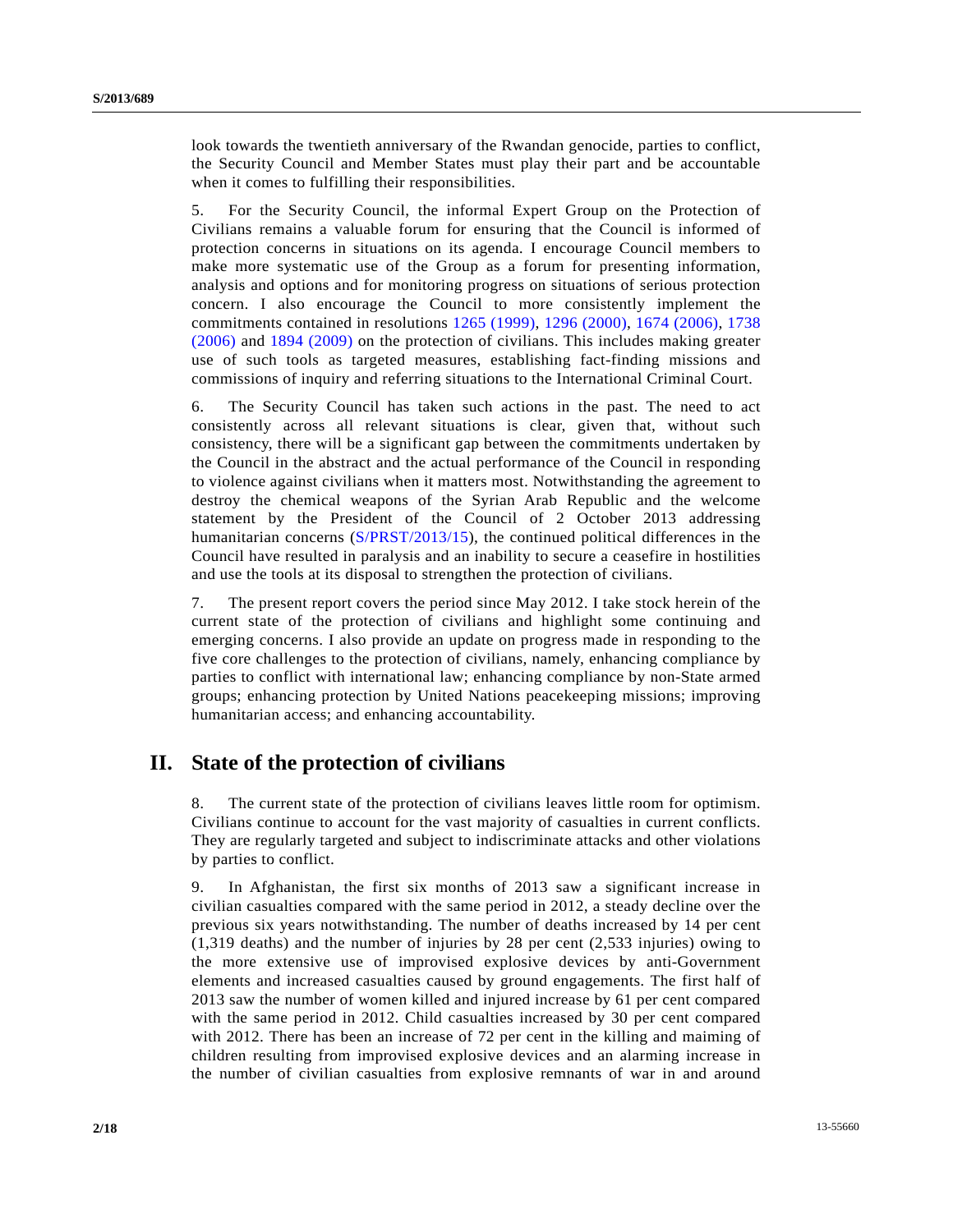closed bases and firing ranges of the International Security Assistance Force, with 31 casualties reported in the first eight months of 2013, compared with 14 casualties in 2012. Conflict-induced displacement continues, with 142,000 people newly displaced in the past 18 months. There has also been a sharp rise in incidents affecting health-care facilities and personnel, most of which are attributed to pro-Government forces. They include the arrest, detention and interrogation of medical workers and patients.

10. In the Central African Republic, the human rights and humanitarian situation has deteriorated since the Séléka offensive in December 2012. As at October 2013, some 400,000 people had been internally displaced and 63,000 had fled to neighbouring countries. Since the unconstitutional change of government on 24 March 2013, violations have continued, including summary executions, extrajudicial killings, enforced disappearances, torture, sexual violence and the recruitment and use of children. The United Nations has expressed particular concern about growing tensions between communities, with increasing attacks and indiscriminate retaliation, which have created a climate of deep suspicion between Christians and Muslims. Attacks against humanitarian personnel and the looting of assets constrain the delivery of assistance and are of grave concern.

11. The security situation in Côte d'Ivoire remains fragile, in particular along the border with Liberia, although it has improved over recent months. As at October 2013, some 45,000 people remained internally displaced. Most are awaiting conditions conducive for their return to their communities of origin, which continue to be affected by conflict and where humanitarian needs remain. Some 77,000 Ivorian refugees remain in the subregion. Rumours of attacks continue, especially in the west, but no major incidents have occurred along the border since March 2013. The United Nations Operation in Côte d'Ivoire continues to document instances of summary executions, forced disappearances, arbitrary arrests and detention, ill-treatment and torture, including by elements of the national armed forces. Violence against children and sexual and gender-based violence remain serious concerns. Human rights violations by the Ivorian national armed forces, including the targeting of people on the basis of their ethnicity and perceived political preference, risk fuelling communal divisions. Confrontations between communities, often around land tenure issues, are also reported.

12. In the eastern Democratic Republic of the Congo, the humanitarian situation has deteriorated in the past 18 months following confrontations between the Mouvement du 23 mars and the Congolese armed forces. Other armed groups increased their attacks in areas vacated by the Congolese armed forces as they focused their resources on the Mouvement du 23 mars. At the beginning of 2013, the number of internally displaced persons stood at 2.6 million, having increased from 1.8 million in 2012. North and South Kivu remained the worst-affected provinces. Some 416,000 people are displaced in areas affected by the Lord's Resistance Army. Sexual violence continues unabated and is attributed to all parties. Insecurity, the lack of roads and bureaucratic impediments continue to have a negative impact on the ability of human rights and humanitarian actors to reach those in need of protection and assistance.

13. The security environment in Iraq has remained volatile and unpredictable, fuelled by political and sectarian tensions. There has been an increase in suicide attacks and the use of indirect-fire weapons such as mortars and surface-to-surface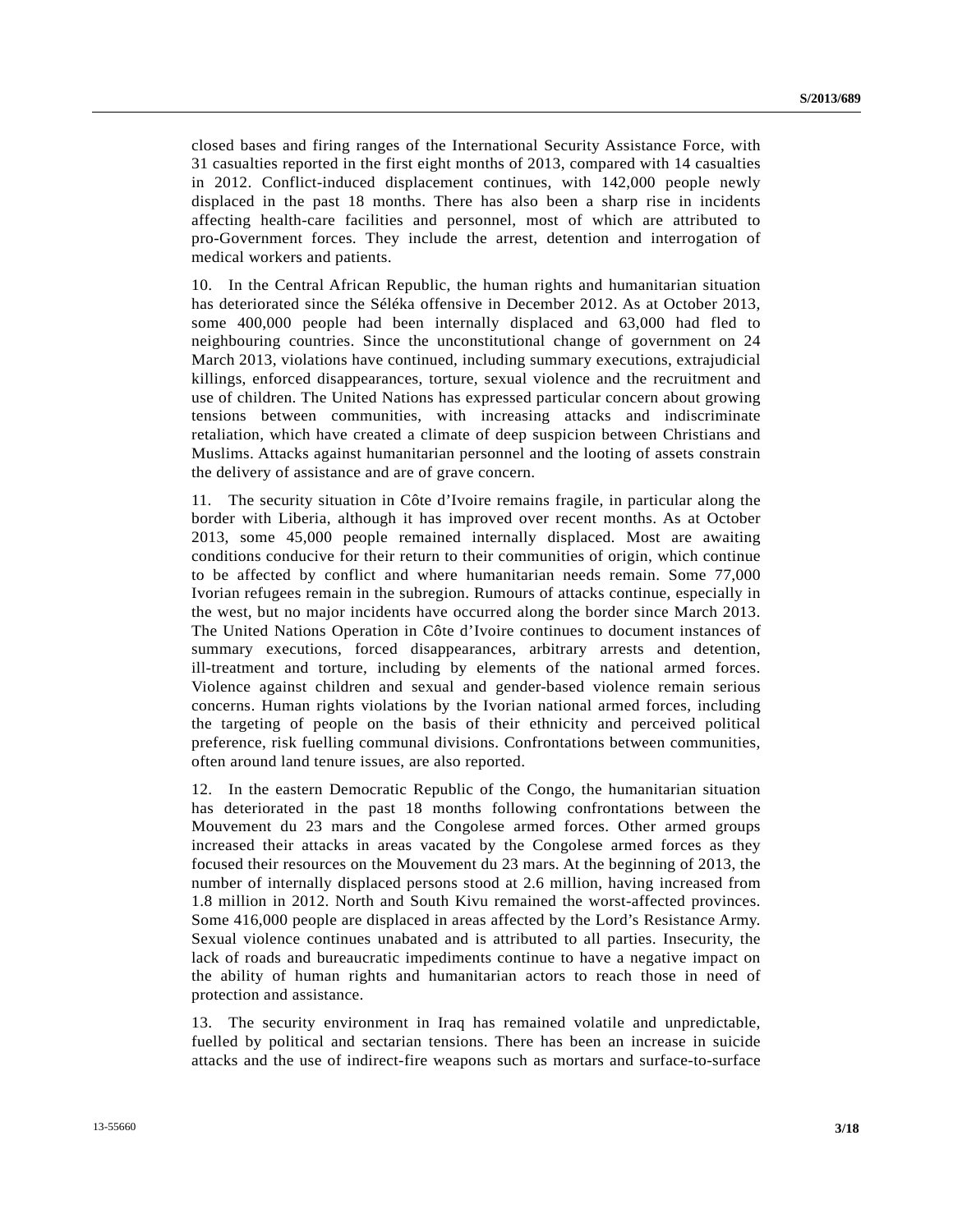artillery rockets. While deliberate targeting of Iraqi security forces and individuals continues, there also appears to be a recurrence of mass-casualty attacks in populated areas. According to the United Nations Assistance Mission in Iraq, more than 5,700 civilians were killed and 13,801 injured in violent attacks from January to September 2013. At the end of 2012, there were more than 1.1 million registered internally displaced persons, many living in protracted displacement.

14. Serious violations continue in Mali, including reports of summary executions and forced disappearances, torture, use of children by armed groups, sexual violence, forced marriages and destruction and looting of property. There are reports of human rights violations perpetrated by elements of the national security forces against Tuareg and Arab communities, in addition to other groups perceived to be associated, or to have cooperated, with armed groups. As at October 2013, there were some 311,000 internally displaced persons and an additional 167,000 people had sought refuge in neighbouring States.

15. In Myanmar, fighting in Kachin State between government forces and the Kachin Independence Organization/Kachin Independence Army intensified at the end of December 2012, leading to increased displacement. More than 91,000 people had been displaced in Kachin and Northern Shan States as at August 2013. Women and children are at particular risk of sexual violence and forced recruitment, while landmines pose a threat to all civilians. While humanitarian access was initially severely constrained, it has since improved. It is vital that unimpeded access to the vulnerable and the needy be sustained. Communal violence, which first flared up in Rakhine State and also spread to other parts of the country, has further compounded the humanitarian challenges facing the authorities and local and international aid actors.

16. The occupied Palestinian territory witnessed a significant increase in civilian casualties from January 2012 to August 2013, with 265 people killed, including 46 children, and more than 6,500 injured during hostilities and law-enforcement operations. Most fatalities occurred during hostilities between Israel and Palestinian armed groups in Gaza from 14 to 21 November 2012. During those hostilities, 101 Palestinian civilians were reportedly killed and more than 1,000 injured. Four Israeli civilians were also reportedly killed and 219 injured. At least 14,000 Palestinians have been displaced since my previous report, most during the hostilities of November 2012. While some 12,000 of those have now returned to their homes, tens of thousands of Palestinians are at risk of displacement as a result of multiple factors, including policies and practices relating to the continuing occupation, recurrent hostilities, violence and abuse. Recent relaxations notwithstanding, prolonged restrictions imposed primarily by Israel on the free movement of people and goods to, from and within Gaza continue to impose hardship on the civilian population.

17. In Pakistan, 143,000 people have been displaced from Khyber and Kurram agencies in the Federally Administered Tribal Areas since January 2013 as a result of violence between the Pakistani military and non-State armed groups. Overall, 1 million people remain displaced throughout Khyber Pakhtunkhwa and the Federally Administered Tribal Areas. Security operations and intertribal and sectarian violence continue to hamper access to people in need of assistance in north-west Pakistan, Balochistan, Karachi and parts of inner Sindh and southern Punjab.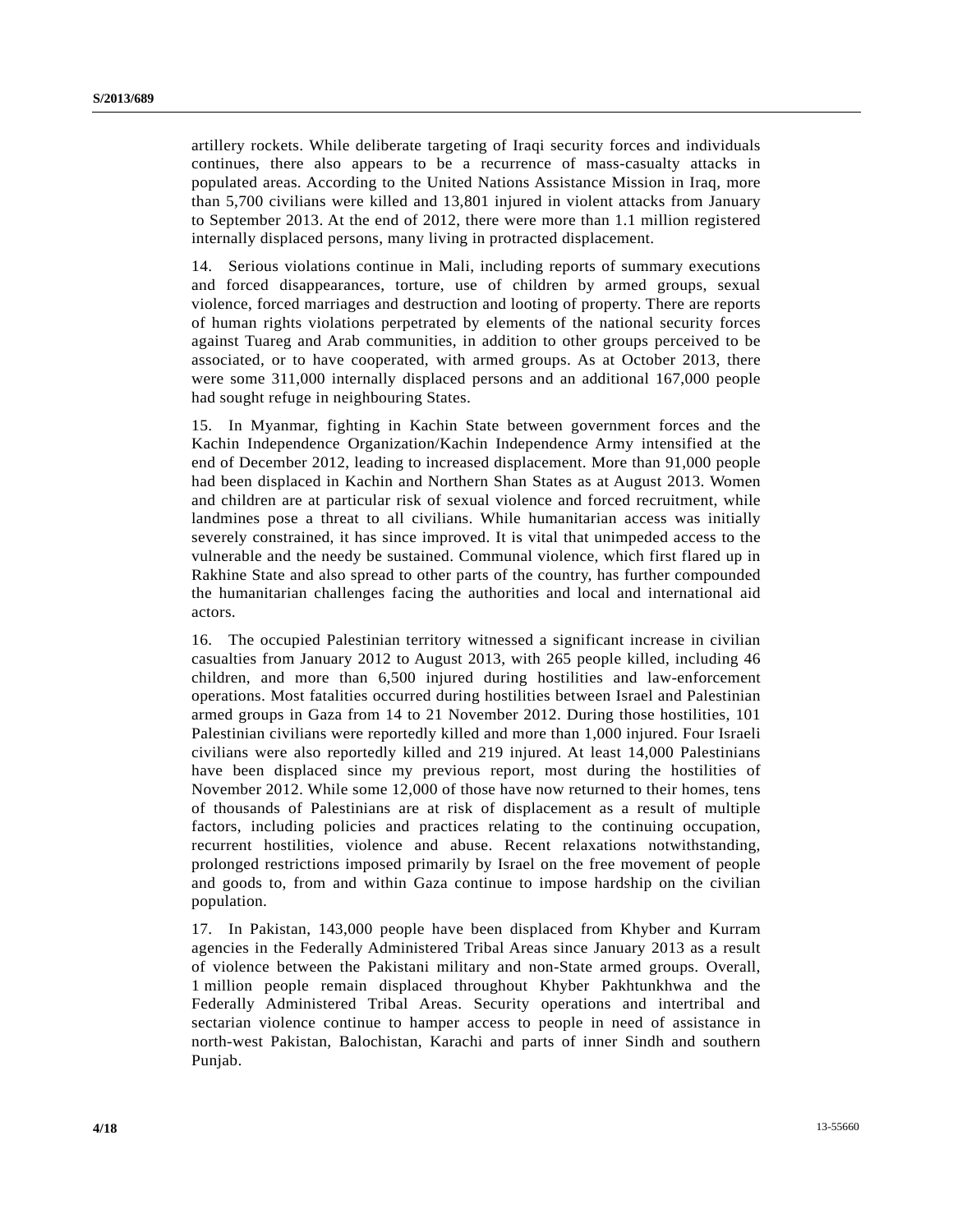18. Some 1.1 million people remain internally displaced in Somalia. Protection concerns are widespread, including more than 800 cases of sexual and gender-based violence reported in Mogadishu in 2013. Humanitarian access is decreasing owing to the fluid and complex security situation. In August 2013, Médecins sans frontières announced the closure of all its programmes in Somalia after 22 years owing to continued attacks on its staff, as a consequence of which an estimated 700,000 people may lose access to health care.

19. Sporadic fighting in the Darfur region of the Sudan continues to take its toll on civilians. At the same time, intertribal conflict over natural resources has increased significantly, leading to the displacement of more than 460,000 people in 2013. Government-affiliated forces have been accused of targeting civilians. Movement restrictions and attacks and intimidation against personnel of the African Union-United Nations Hybrid Operation in Darfur (UNAMID) have undermined the mission's delivery of its protection mandate. Fighting has also continued in Southern Kordofan and Blue Nile States, marked by indiscriminate attacks by all parties and aerial bombings of populated areas by the Sudanese armed forces.

20. In South Sudan, fighting between the national armed forces and non-State armed groups has affected more than 100,000 people from Pibor County, with reports of violations committed by all parties. Soldiers from the national armed forces have been accused of killing civilians, of failing to allow and facilitate the access of humanitarian actors to people in need and of engaging in widespread looting of homes, clinics, schools and churches.

21. The conflict in the Syrian Arab Republic continues to have a devastating impact on civilians. Since March 2011, more than 100,000 people have been killed and 8.7 million displaced, including 6.5 million internally displaced persons and 2.2 million refugees. An estimated 9.3 million people need humanitarian assistance within the country. Humanitarian actors are unable to provide assistance to an estimated 2.5 million people trapped in hard-to-reach and besieged areas, many of which have not been reached for almost a year. Thousands of civilians have been subject to direct and indiscriminate attacks, including the widespread use of explosive weapons in populated areas and the illegal use of chemical weapons in the Ghouta area of Damascus on 21 August. Hospitals, schools, places of worship and other public buildings have been damaged, destroyed or taken over by combatants. More than 1.2 million houses — one third of the country's housing stock — have been destroyed. There are increasing reports of summary and extrajudicial executions, enforced disappearances and sexual violence by all parties. Women and children remain at particular risk of violations, including forced recruitment of children by non-State armed groups and killing and maiming. Almost 2.3 million children have limited or no access to education.

22. In Yemen, recent fighting in Al-Bayda and Amran governorates has led to further civilian casualties and displacement. Access to conflict-affected areas is extremely limited as a result of the security situation and the lack of governmental authority in some areas. As at July 2013, more than 306,000 internally displaced persons were unable to return to their homes because of insecurity and lack of adequate shelter. The conflict and ensuing displacement have increased the exposure of women and girls to sexual and domestic violence. Children are also at risk of forced recruitment by non-State armed groups and of killing and maiming by landmines and explosive remnants of war.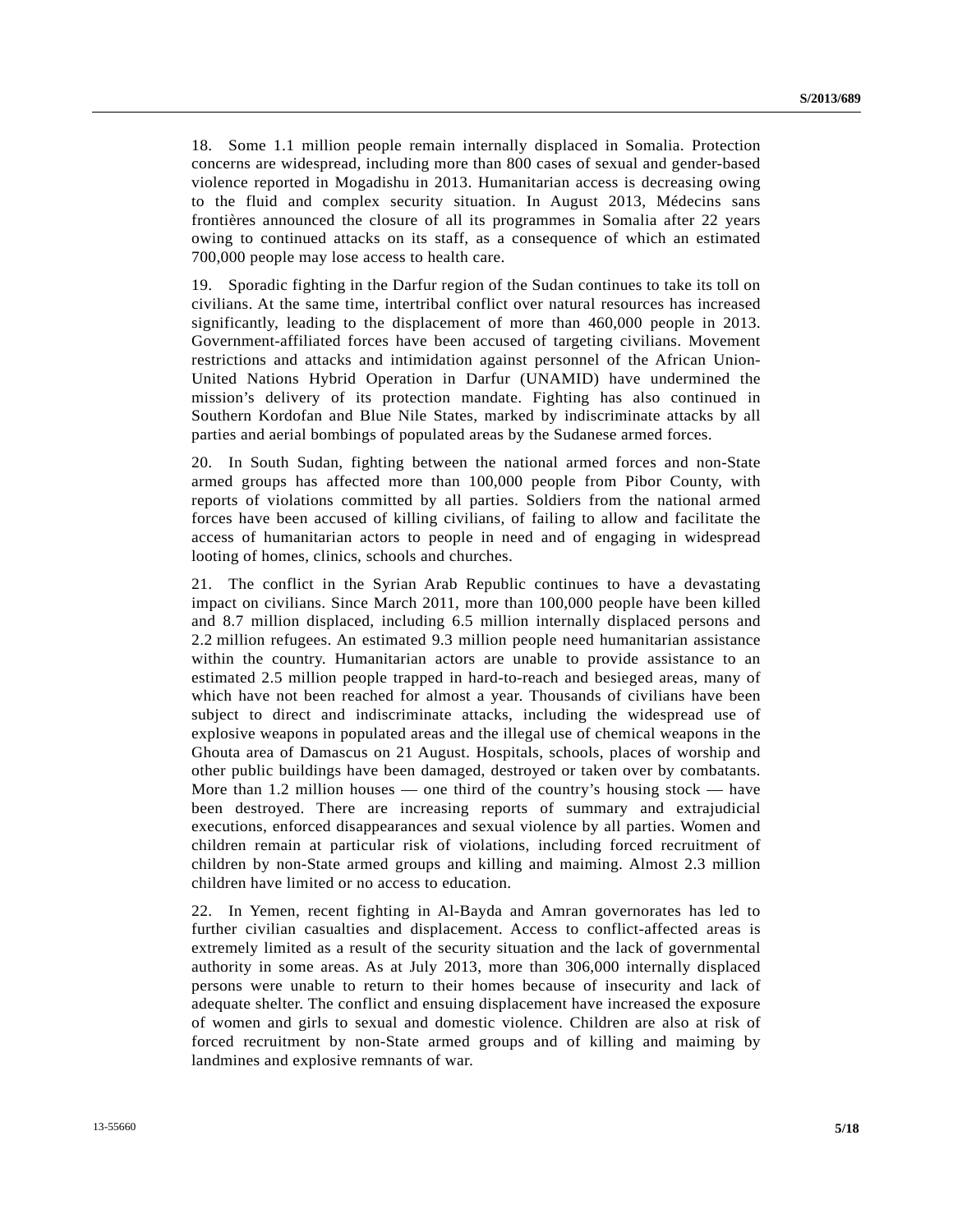23. In my previous report, I focused on the serious problem of attacks against, and other interference with, health-care facilities, personnel and transport. In 2012, the International Committee of the Red Cross (ICRC) collected information on 921 violent incidents affecting health care during armed conflict and other emergencies in 22 countries.<sup>1</sup> Local health-care providers were affected in 9[1](#page-5-0) per cent of all cases. The analysis also drew attention to two disturbing trends, namely, follow-up attacks affecting first responders and violent disruption of vaccination campaigns. Parties to conflict must immediately cease attacks against, or other forms of interference with, health-care facilities, transport and providers in violation of international law.

24. Attacks against journalists also continue. The independent international commission of inquiry on the Syrian Arab Republic reports that 84 journalists have been killed since March 2011. In Afghanistan and Iraq, 108 journalists have been killed since 2006. Most of the victims are local journalists and media staff. Journalists are also subject to abduction, harassment, intimidation and arbitrary arrest. Female journalists are increasingly victims of sexual harassment and rape. Accountability for the perpetrators of such acts is virtually non-existent. I welcome the attention paid by the Security Council to this problem, as manifested in resolution [1738 \(2006\)](http://undocs.org/S/RES/1738(2006)) and, more recently, in the open debate of July 2013. This concern must, however, be reflected in relevant resolutions through the inclusion of actions to strengthen the protection of journalists.

# **III. Continuing and emerging concerns: new weapons technologies**

25. Full respect for the law is essential in all conflicts. Just as we must be concerned with the reality of today, we must also consider the future, including the implications of emerging weapons technologies for the protection of civilians.

26. One such weapons technology is the remotely piloted aircraft, or drone. I remain concerned by reports of civilian casualties resulting from armed drone attacks in Afghanistan, the occupied Palestinian territory and Pakistan, for example, which raise questions over compliance with international human rights law and with the international humanitarian law rules of distinction, proportionality and precaution, in addition to the obligation to investigate grave violations resulting from drone attacks. I am also concerned by the continuing lack of transparency surrounding attacks involving armed drones and the consequences thereof for, among other things, accountability and the ability of victims to seek redress. That the surveillance capabilities of drones are said to significantly improve overall situational awareness before an attack, coupled with the use of precision weapons and the strict application of international humanitarian law, should reduce the risk of civilian casualties resulting from an attack. The lack of transparency concerning the use of such weapons, however, renders it extremely difficult to verify the extent to which this is the case.

27. Concerns, including important human rights concerns, have also been raised regarding the broader impact of drones on individuals, children, families and

<span id="page-5-0"></span>**\_\_\_\_\_\_\_\_\_\_\_\_\_\_\_\_\_\_** 

<sup>1</sup> ICRC, "Health care in danger: violent incidents affecting health care, January-December 2012" (Geneva, 2013).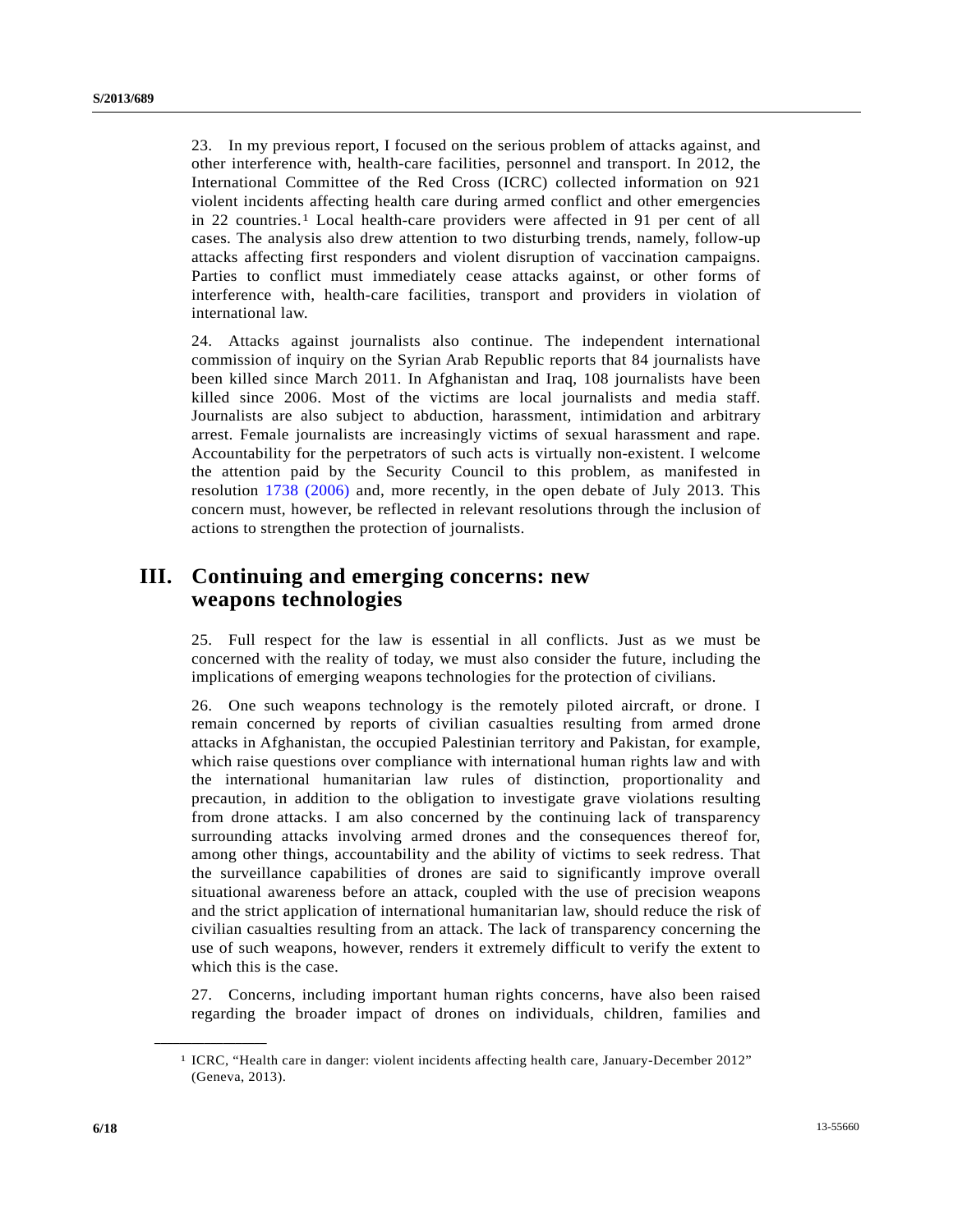communities in areas of Pakistan (and potentially elsewhere). They include the interruption of education as families keep children home from school out of fear of attacks, the undermining of religious and cultural practices as community members avoid gathering in groups and a reluctance to assist the victims of drone strikes for fear of being caught in secondary strikes.[2](#page-6-0) As more States and, potentially, non-State armed groups possess armed drone technology, these issues will become increasingly acute.

28. The proliferation of drone technology and the increasing resort to such weapons systems will also further sharpen the asymmetry that exists in many conflicts between State and non-State parties. As technology allows one party to become increasingly removed from the battlefield, and the opportunities to fight against it are reduced, we may see technologically inferior parties increasingly resort to strategies intended to harm civilians as the most accessible targets. Moreover, drone technology increases opportunities to conduct attacks that might otherwise be considered unrealistic or undesirable through other forms of air power or the deployment of ground troops. As the ability to conduct attacks increases, so too does the threat posed to civilians.

29. In the future, these concerns, and others, may apply also to the use of autonomous weapons systems, or what are known as "killer robots", which, once activated, can select and engage targets and operate in dynamic and changing environments without further human intervention. Important concerns have been raised as to the ability of such systems to operate in accordance with international humanitarian and human rights law. Their potential use provokes other questions of great importance: is it morally acceptable to delegate decisions about the use of lethal force to such systems? If their use results in a war crime or serious human rights violation, who would be legally responsible? If responsibility cannot be determined as required by international law, is it legal or ethical to deploy such systems? Although autonomous weapons systems as described herein have not yet been deployed and the extent of their development as a military technology remains unclear, discussion of such questions must begin immediately and not once the technology has been developed and proliferated. It must also be inclusive and allow for full engagement by United Nations actors, ICRC and civil society.

## **IV. Five core challenges**

30. The five core challenges to enhancing the protection of civilians remain relevant.

### **A. Enhancing compliance**

<span id="page-6-0"></span>**\_\_\_\_\_\_\_\_\_\_\_\_\_\_\_\_\_\_** 

31. Initiatives are being pursued to enhance compliance with the law. Pursuant to a resolution adopted at the Thirty-first International Conference of the Red Cross and Red Crescent, Switzerland and ICRC launched a joint initiative in 2012 to consult States and other relevant actors on possible ways to strengthen compliance with

<sup>2</sup> International Human Rights and Conflict Resolution Clinic at Stanford Law School and Global Justice Clinic at New York University School of Law, "Living under drones: death, injury, and trauma to civilians from US drone practices in Pakistan" (2012).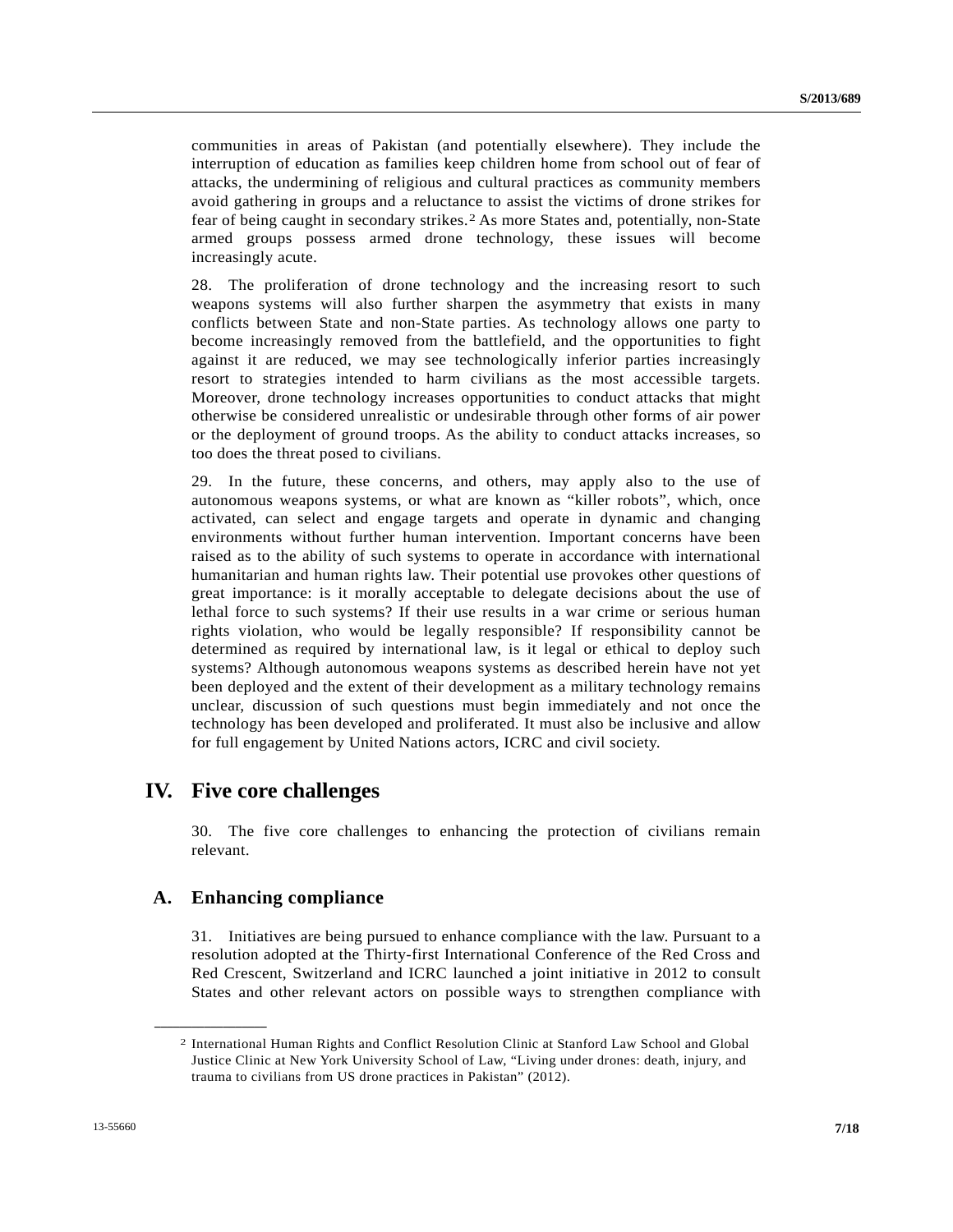international humanitarian law through the establishment of more effective international mechanisms. At a second meeting, in June 2013, States voiced strong support for the idea of establishing a forum for regular dialogue on international humanitarian law and for further discussion of the modalities of a compliance system, both of which would constitute important progress in the implementation of international humanitarian law.

32. In May 2013, the Norwegian-led process on reclaiming the protection of civilians under international humanitarian law concluded with a global conference in Oslo, the culmination of regional conferences in Argentina, Austria, Indonesia and Uganda. The Co-Chairs issued a set of recommendations addressing such issues as reducing harm to civilians in military operations, strengthening the protection provided by humanitarian actors, promoting compliance with international humanitarian law, enhancing documentation of the conduct of military operations and strengthening accountability. Member States are encouraged to consider the recommendations and implement them accordingly.

33. Efforts to enhance compliance were further reinforced by the adoption in April 2013 of the Arms Trade Treaty. The Treaty is of crucial importance for the prevention of serious violations of international humanitarian and human rights law, in particular its prohibition of arms transfers where the transferring State has knowledge that the arms would be used in the commission of serious crimes. Member States are strongly encouraged to ratify the Treaty and, in the meantime, to put this prohibition into immediate effect.

34. I have consistently drawn attention to the mounting concern on the part of the United Nations, ICRC, civil society and an increasing number of Member States at the need to further strengthen the protection of civilians from the use of explosive weapons in populated areas. In my previous report, I recommended that parties to conflict should refrain from using explosive weapons with wide-area effect in such areas and that Member States and other relevant actors should intensify their consideration of the issue.

35. In response to the latter recommendation, the Office for the Coordination of Humanitarian Affairs, in partnership with Chatham House, convened a meeting of governmental and other experts in September 2013 to discuss options for strengthening the protection of civilians from the use of explosive weapons in populated areas. The participants noted that reducing harm to civilians from explosive weapons could be divided into the following three separate but mutually reinforcing areas: a presumption against the use of explosive weapons in law enforcement; the development of a presumption against the use of explosive weapons with wide-area effects in populated areas in situations of armed conflict; and a focus on improvised explosive devices from the perspective of the harm that they cause civilians. Those in turn could be approached through the following three work streams: further research into different aspects of the problem; the collection of operational good practice to form the basis for guidance to parties to conflict; and formal recognition of the problem by Member States and a commitment to addressing it, including through the adoption of operational guidance.

36. The participants underlined the importance of civilian casualty tracking mechanisms as a means of understanding the impact of military operations on civilians and identifying the changes in military tactics required to reduce harm to civilians. In my previous report, I referred to such mechanisms in Afghanistan and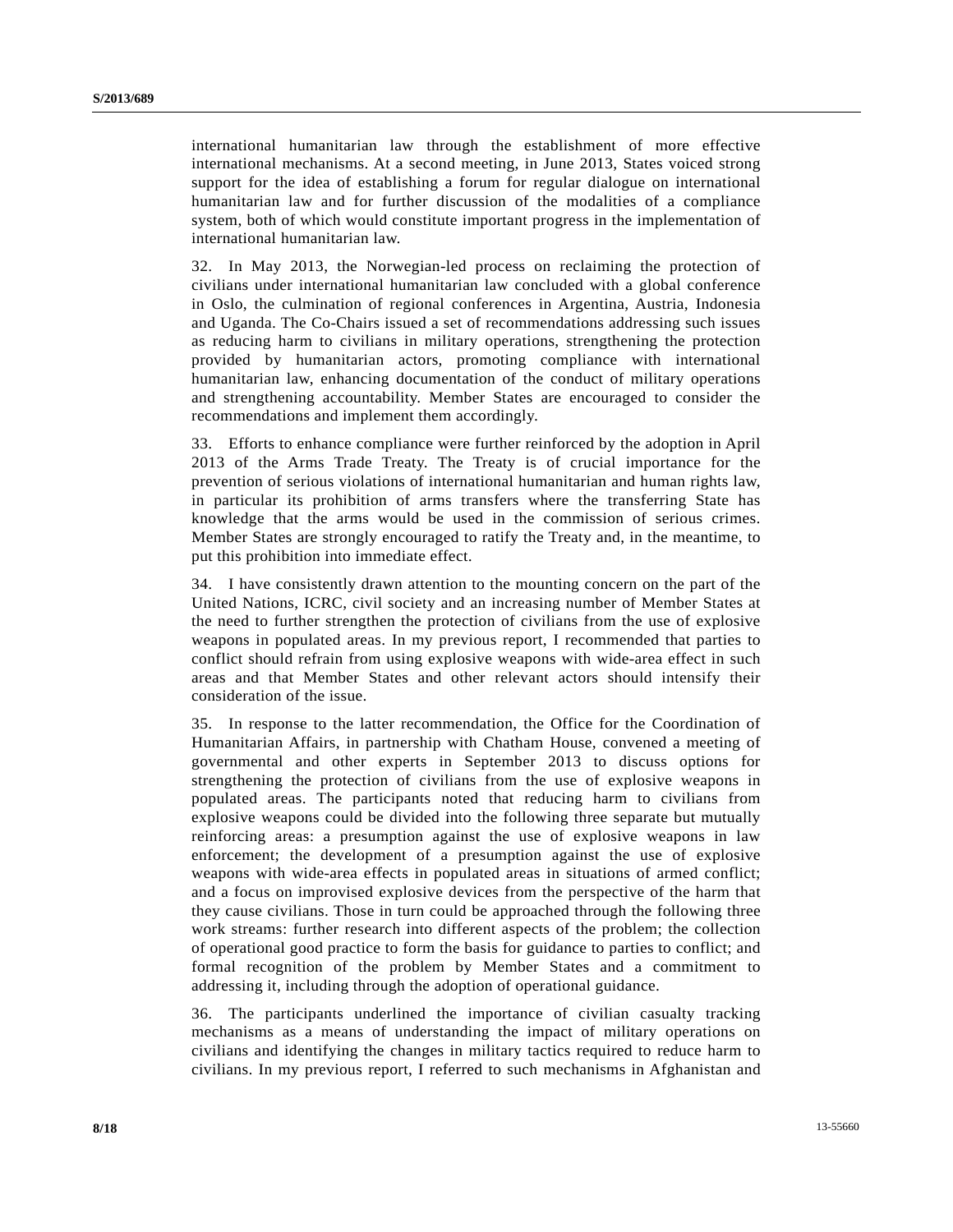Somalia. With regard to Afghanistan, as responsibility for security moves from the International Security Assistance Force to the Afghan national security forces, casualty tracking mechanisms should be institutionalized within the Afghan national security forces and commanders should ensure that the information and analysis generated are used to inform the conduct of future operations. With regard to Somalia, I welcome the approval by the African Union Mission in Somalia of the implementation of the civilian casualty tracking, analysis and response cell and urge that it become operational as soon as possible.

37. In addition to casualty tracking, I would stress the continuing importance of casualty recording. Unlike tracking, which is undertaken by a party to conflict with a view to informing tactics and mitigating harm to civilians, casualty recording is undertaken by States, civil society and other actors, including the United Nations, to systematically maintain a record of deaths and injuries from armed violence in order to inform advocacy with parties to conflict. An inter-agency task force will review current United Nations monitoring and reporting mechanisms on humanitarian and human rights law violations and make recommendations for the establishment of a common United Nations system to gather and analyse such information in a timely and coherent manner. Consideration will be given to the role of casualty recording in such a system.

### **B. Enhancing compliance by non-State armed groups**

38. The participants in the meeting organized by the Office for the Coordination of Humanitarian Affairs and Chatham House noted the significant use by non-State armed groups of explosive weapons, in particular improvised explosive devices. Research shows that, of the more than 34,700 people killed and injured by explosive weapons in 2012, 60 per cent of the casualties were caused by improvised explosive devices.[3](#page-8-0) A total of 81 per cent of casualties were civilians. Such findings underscore the continuing importance of enhancing compliance with international humanitarian law by non-State armed groups and the corresponding need for humanitarian actors to engage with such groups to that end and to gain safe access to people in need of assistance.

39. I am encouraged by the recognition by the Security Council earlier in 2013 of the need for consistent engagement by humanitarian agencies with all parties to armed conflict for humanitarian purposes, including activities aimed at ensuring respect for international humanitarian law.

40. In my previous report, I expressed concern at counter-terrorism legislation and other measures introduced by donor States that might criminalize engagement by humanitarian actors with non-State armed groups designated as terrorist or otherwise inhibit principled humanitarian action. There is no inherent contradiction between the legitimate security aims of counter-terrorism measures and the aims of principled humanitarian action. At the most basic level, both seek to protect civilians from harm. Earlier in 2013, an independent study commissioned by the Office for the Coordination of Humanitarian Affairs and the Norwegian Refugee Council on the impact on humanitarian action of the counter-terrorism laws and

<span id="page-8-0"></span>**\_\_\_\_\_\_\_\_\_\_\_\_\_\_\_\_\_\_** 

<sup>3</sup> Action on Armed Violence, "IEDs and suicide bombers: AOAV's projected policy directions" (London, 2013).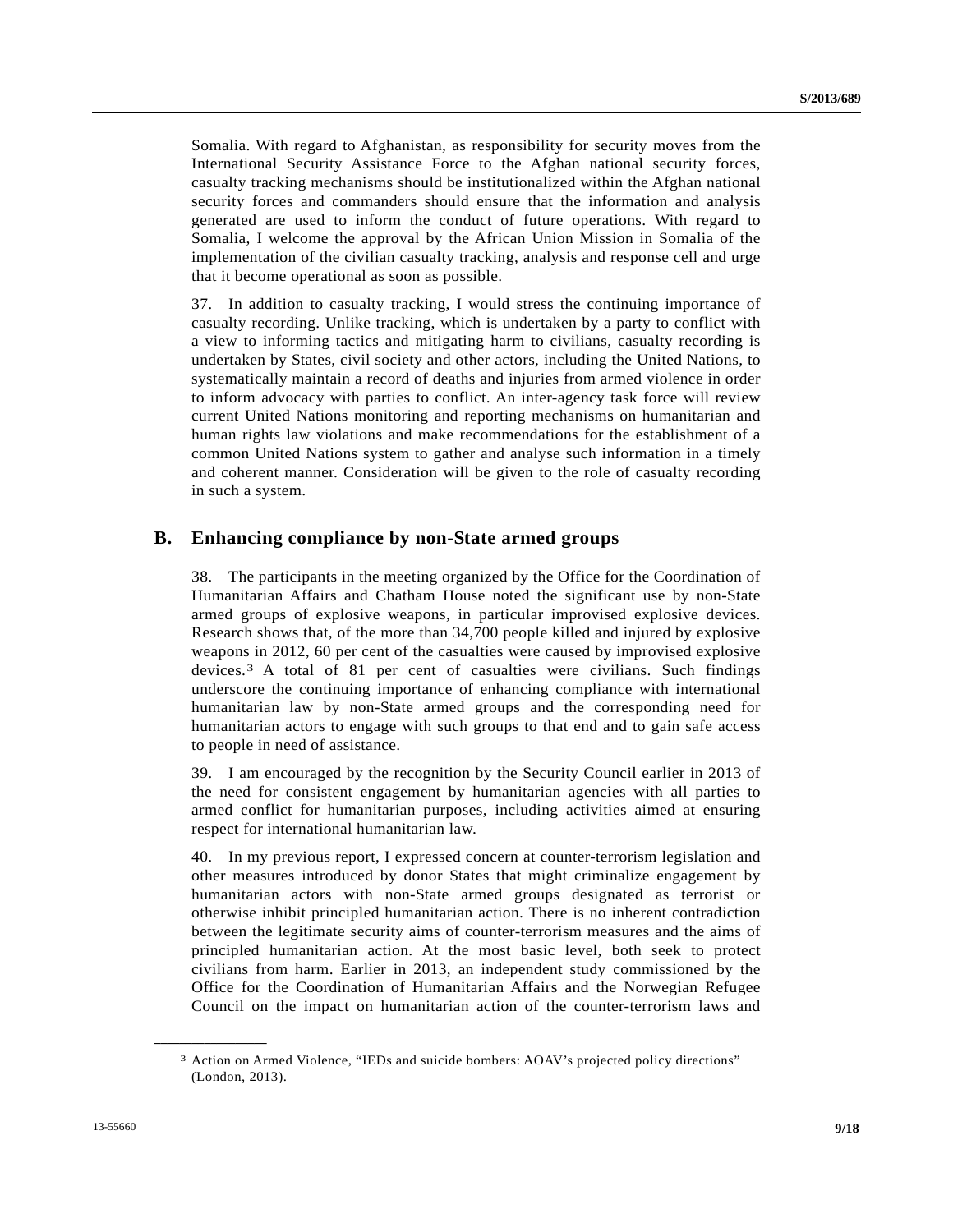policies of 15 donors found that none of the laws examined prohibited contact with non-State armed groups designated as terrorist for humanitarian purposes.[4](#page-9-0) It also found examples of good State practices in this area. The study did find, however, some policies that dictated that government and intergovernmental representatives should limit contact with designated groups or refrain from providing any assistance, even of a life-saving nature, to individuals or entities associated with designated groups. Moreover, the bestowing of grants might transfer those requirements to implementing partners. Such practices erode the humanitarian principles of humanity, neutrality and impartiality. It was recommended that donor States and intergovernmental bodies should avoid promulgating policies that inhibited engagement with non-State armed groups, including those designated as terrorist, which controlled territory or access to the civilian population. It was also recommended that donor States should ensure that counter-terrorism laws and measures included appropriate exemptions for humanitarian action. Both recommendations are consistent with the recognition by the Security Council of the need for engagement and apply more broadly to all Member States.

41. The United Nations has been criticized for failing to provide adequate leadership in humanitarian negotiations with non-State armed groups. A study of United Nations missions in Afghanistan, the Democratic Republic of the Congo and Somalia found that engagement with non-State armed groups was limited, in particular at the senior level. That was found to have undermined efforts to obtain the security guarantees necessary for access to people in need and limited opportunities to undertake advocacy regarding the protection of civilians.[5](#page-9-1) The United Nations is not, however, necessarily seen by some humanitarian actors as an appropriate body to coordinate or lead engagement with non-State armed groups as a result of concerns in some situations over its perceived neutrality.[6](#page-9-2) In Somalia, for example, non-governmental organizations argued that the United Nations support for the Transitional Federal Government undermined its ability to negotiate access with non-State armed groups.

42. These developments must be addressed. Individual humanitarian organizations have their own modes of operation for engaging with non-State armed groups. Discussions among these organizations are, however, necessary to ensure that individual engagement with such groups will not adversely affect humanitarian operations more broadly. Further research is needed to better understand how humanitarian actors are engaging with non-State armed groups at different levels, in different places, at different times and for different purposes. More work must also be done to understand the role that the United Nations, donors and other actors can play in providing leadership and support for effective and sustained engagement.

<span id="page-9-1"></span><span id="page-9-0"></span>**\_\_\_\_\_\_\_\_\_\_\_\_\_\_\_\_\_\_** 

<sup>4</sup> Kate Mackintosh and Patrick Duplat, "Study of the impact of donor counter-terrorism measures on principled humanitarian action" (July 2013).

<sup>5</sup> Victoria Metcalfe, Alison Giffen and Samir Elhawary, "UN integration and humanitarian space: an independent study commissioned by the UN Integration Steering Group" (London/Washington, D.C., 2011), p. 1.

<span id="page-9-2"></span><sup>6</sup> Ashley Jackson, "Talking to the other side: humanitarian engagement with armed non-State actors", HPG Policy Brief, No. 47 (London, 2012), p. 4.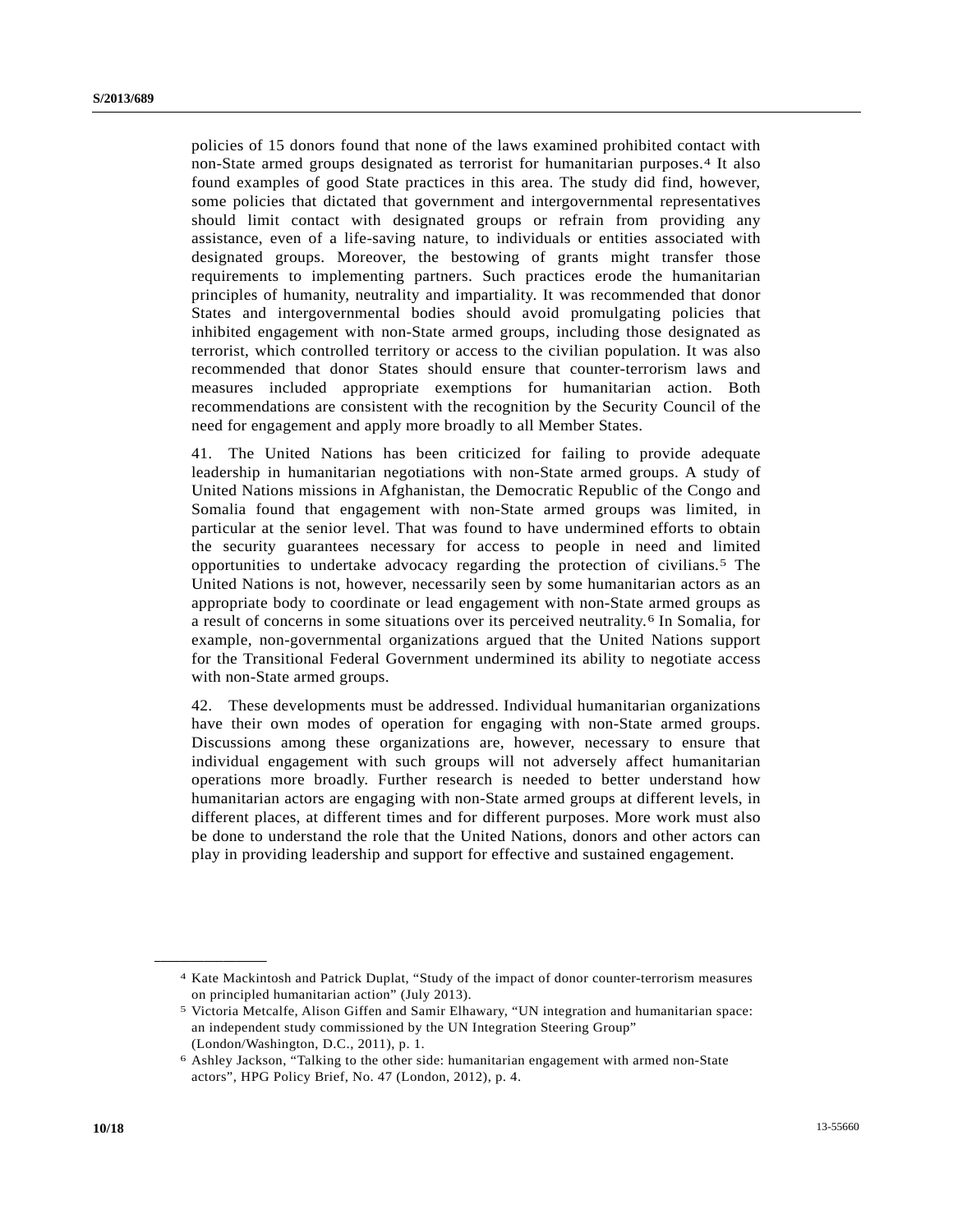### **C. Enhancing the role of peacekeeping and other missions**

43. Mandating peacekeeping missions to protect civilians under imminent threat of physical violence remains among the most significant actions taken by the Security Council to enhance protection. Pursuant to resolution [1894 \(2009\)](http://undocs.org/S/RES/1894(2009)), I continue to direct peacekeeping missions to accord priority to the protection of civilians and to support continuing efforts to strengthen missions' capabilities in this regard. Since my previous report, the Council has established one new mission, the United Nations Multidimensional Integrated Stabilization Mission in Mali, with a mandate to protect civilians. Mali is a complex and challenging environment for peacekeeping, with non-United Nations forces engaged in counter-terrorism operations. Maintaining the distinction between these counter-terrorism operations and the Mission's stabilization activities is important, including for the effective protection of civilians and humanitarian action.

44. The Security Council also substantially reconfigured the United Nations Organization Stabilization Mission in the Democratic Republic of the Congo (MONUSCO) in its resolution [2098 \(2013\)](http://undocs.org/S/RES/2098(2013)). On an exceptional basis and without creating a precedent, the Council authorized targeted offensive operations against armed groups through an intervention brigade as one element of a comprehensive approach to addressing the root causes of the conflict and ending the recurring cycles of violence in the eastern Democratic Republic of the Congo. MONUSCO will take all steps feasible to mitigate risks to civilians before, during and after offensive operations. MONUSCO will also strengthen, as needed, mechanisms to ensure compliance by its forces with international humanitarian and human rights law and promote accountability. MONUSCO and the United Nations country team will review their respective protection mechanisms and strengthen civil-military coordination. They will also take steps to mitigate any negative impact on the perception of humanitarian and human rights actors by parties to the conflict.

45. In the statement by the President of the Security Council of 12 February 2013 ([S/PRST/2013/2\)](http://undocs.org/S/PRST/2013/2), I was requested to include an assessment of specific measures taken by peacekeeping missions to implement their mandates to protect civilians and the impact of those measures. The range of measures employed by missions varies greatly but generally encompasses political dialogue, physical protection and the promotion of a protective environment.

46. The United Nations missions in Côte d'Ivoire and Liberia have implemented their mandates to protect civilians in great part by supporting their host Governments. Although violence has decreased along the border between Côte d'Ivoire and Liberia, the threat of insecurity in the area remains. The missions supported the respective Governments in their discussions on border security and stabilization and engaged in concurrent patrols with the respective national authorities to improve security in the border areas. In the Democratic Republic of the Congo, MONUSCO formed police units engaged in joint patrols with the Congolese police to restore security following attacks on internally displaced persons near Goma in December 2012. The United Nations Mission in South Sudan (UNMISS) has engaged in political dialogue to support the protection of civilians. For example, in May 2012, it supported the All Jonglei Peace Conference, at which resolutions were agreed upon to help to reduce intercommunal violence in Jonglei for several months. UNAMID also supported reconciliation efforts between ethnic groups.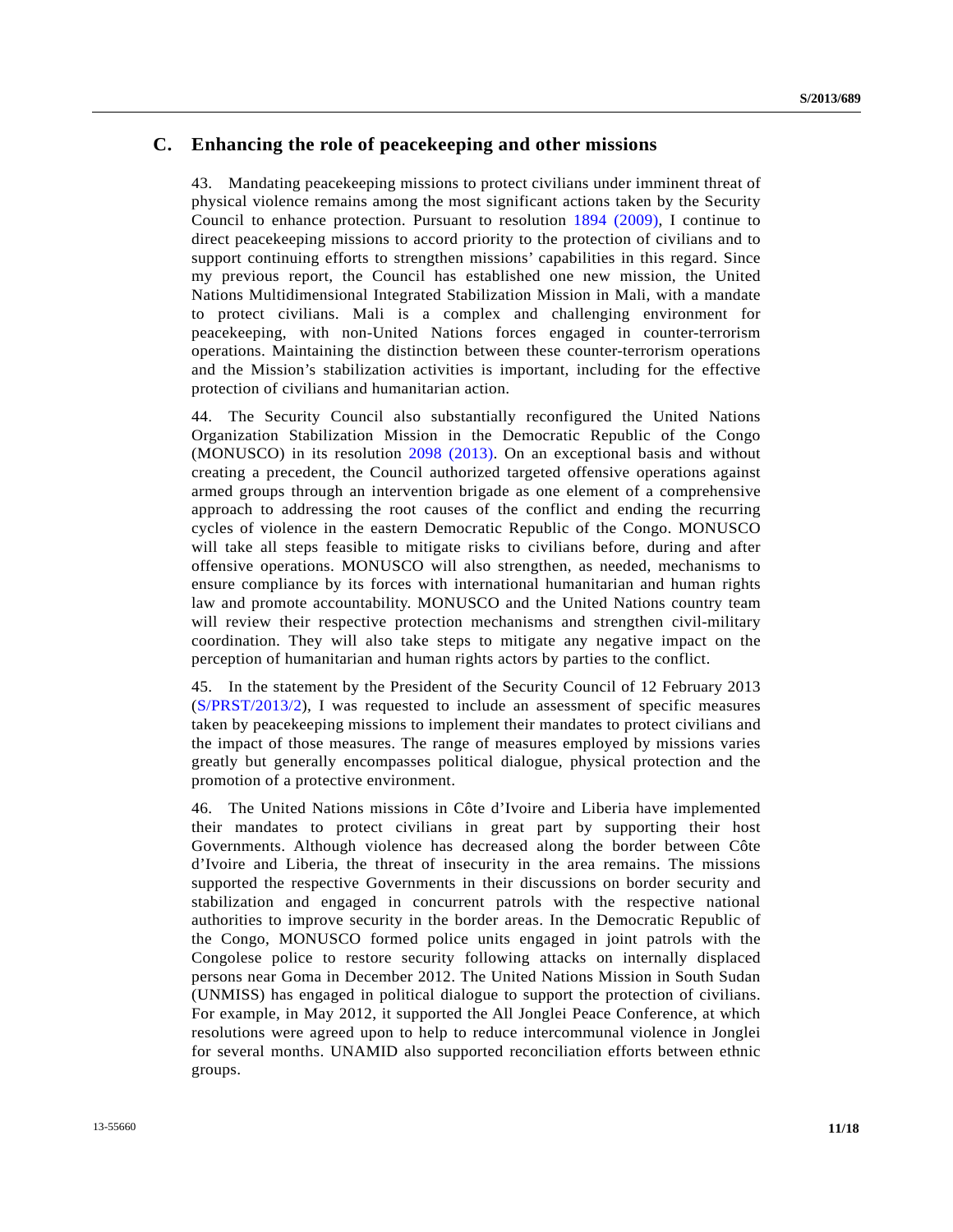47. The past 18 months have witnessed action by several missions to protect civilians physically. For example, from October 2012 to May 2013, more than 12,000 people sought refuge at UNMISS bases on 11 separate occasions. In April 2013, 17,000 civilians fleeing fighting took refuge around UNAMID bases in East Darfur. Before this, in February 2013, UNAMID troops in North Darfur deployed to El Sireaf to protect civilians affected by fighting between armed groups and evacuated 100 vulnerable civilians. United Nations police in Haiti have patrolled camps for displaced persons, including three locations secured by a 24-hour security presence.

48. MONUSCO engaged in robust physical protection during the reporting period, including 71 rapid reaction deployments and 324 investigative patrols in response to specific threat alerts. It also carried out more than 2,500 night patrols. In May 2012, in response to violence by armed groups in Masisi, North Kivu, the Mission dispatched two standing combat deployments and a temporary operating base a month later to reinforce the physical protection of local communities and internally displaced persons. Such interventions have underlined the importance of sharing information and coordination between the civilian and military components of missions.

49. Mission protection of civilian activities focus largely on building a protective environment. Against a backdrop of increasing inter-ethnic clashes, the deployment of mobile human rights teams by the United Nations Multidimensional Integrated Stabilization Mission in Mali has helped to prevent a further escalation of violence. Efforts have also been made to build host State capacity, such as the work of United Nations police in Haiti to assist their national counterparts in establishing community policing programmes and training Haitian officers to conduct professional and effective investigations into sexual violence. Similarly, the United Nations Operation in Côte d'Ivoire has collaborated with partners from the United Nations country team to provide human rights training to 494 members of the national security forces. Efforts have also been made to ensure accountability, such as the investigation by MONUSCO of conflict-related sexual violence committed by the Congolese armed forces in Minova in November 2012. While the investigation is continuing, 12 Congolese armed forces officers have been suspended and 29 Congolese armed forces personnel arrested to date. It is regrettable, however, that there are still no convictions for these crimes. The United Nations human rights due diligence policy is an important tool for peacekeeping missions to promote the adherence of security forces to international humanitarian and human rights law. I welcome the reference by the Security Council to the policy in peacekeeping mandates.

50. Peacekeeping remains an important tool in protecting civilians. All the missions reviewed herein have saved lives, but also face considerable operational challenges, including logistical constraints and, in the case of UNMISS and UNAMID, Government-imposed access restrictions and attacks by armed groups. Sustained efforts to provide missions with sufficient resources and capabilities are essential to enable this vital mandated task to be conducted consistently.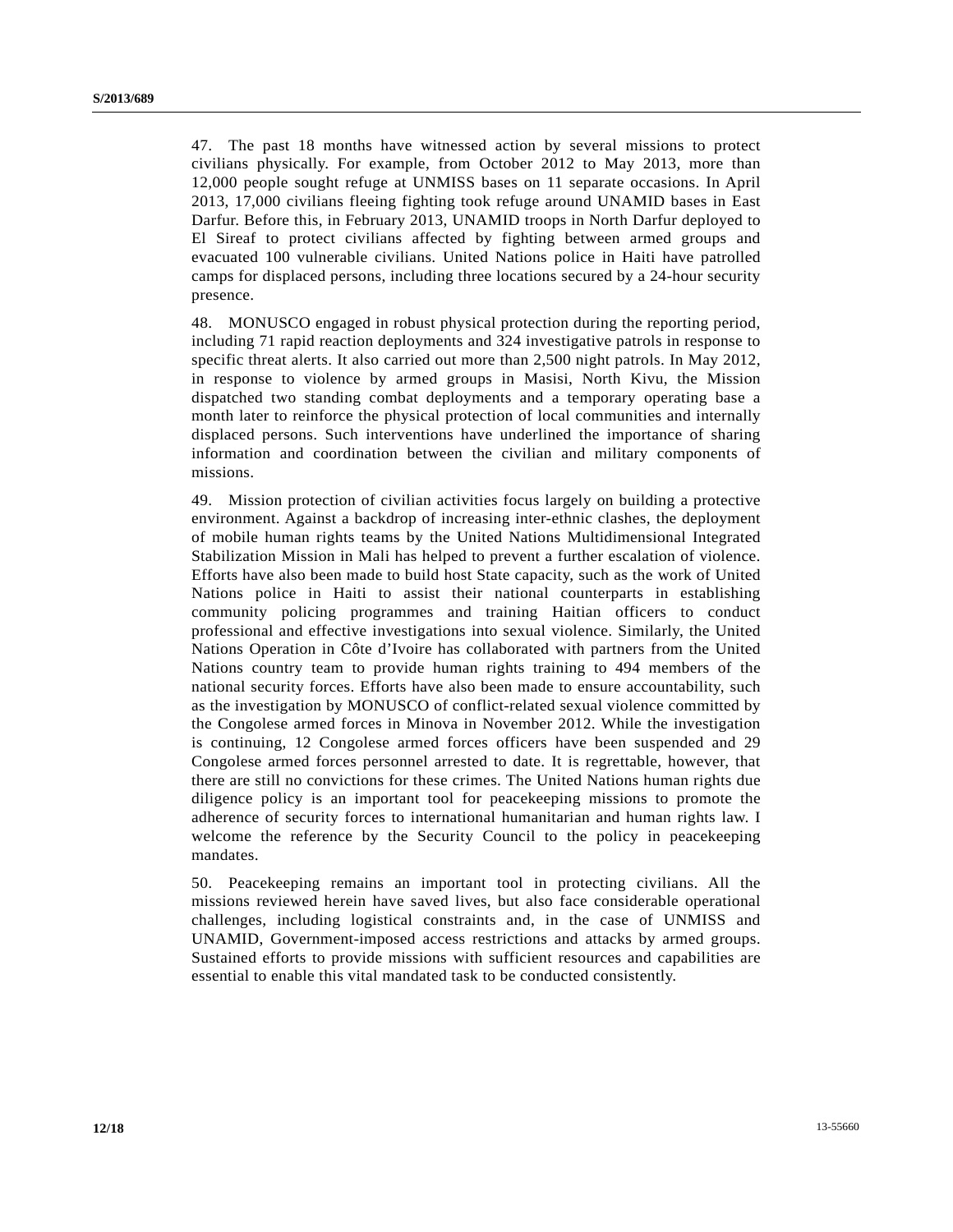### **D. Enhancing humanitarian access**

51. In the past 18 months, constraints on access have undermined the ability of humanitarian actors to reach people in need of assistance and protection in a safe and timely manner and the ability of people in need to reach essential services and assistance. Access constraints are broad and varied in nature and, while all constraints have a significant impact on civilians, not all are deliberate and not all constitute violations of international law. Nonetheless, the need for the continued and urgent attention of the Security Council to this issue remains. It is also critically important for national and international humanitarian actors to ensure a more coordinated approach to negotiating, securing and maintaining access. The initiative of Switzerland to produce legal and operational guidance and training materials is a welcome step forward.

52. According to data collected through the access monitoring and reporting framework of the Office for the Coordination of Humanitarian Affairs, the constraints that have the most severe consequences for those affected are violence against humanitarian workers, active hostilities and restrictions on movement.

53. Violence against humanitarian workers and assets, or risk thereof, continues to constrain humanitarian operations in such contexts as Afghanistan, the Central African Republic, the Democratic Republic of the Congo, Iraq, Pakistan, Somalia, South Sudan, the Sudan, the Syrian Arab Republic and Yemen. From May 2012 to August 2013, according to figures currently available, 134 humanitarian workers were killed, 172 wounded and 149 abducted. While most victims are national staff, the number of international staff killed in 2013 has doubled compared with 2012. Kidnappings of humanitarian workers are reported to have quadrupled over the past 10 years.

54. Active hostilities pose a major challenge to the humanitarian response in a number of situations. In the midst of hostilities, humanitarian operations can be severely constrained as a result of the risk of humanitarian workers being caught in crossfire; the absence of agreed mechanisms between and with parties to the conflict for the delivery of assistance; and challenges in engaging with all parties to the conflict to negotiate safe access. In the Syrian Arab Republic, for example, at least 2.5 million people are trapped in hard-to-reach and besieged areas, some of which have not been reached for almost a year, because the parties to the conflict have failed to consent to humanitarian pauses.

55. In many situations, humanitarian operations are severely constrained by restrictions on movement, both of humanitarian workers and people in need of assistance. With regard to the latter, in the occupied Palestinian territory, for example, Palestinians' access to essential services in the Gaza Strip is undermined by long-standing restrictions imposed by the Israeli authorities on the movement of people and goods. Israel continues to impose wide-ranging restrictions on the movement of Palestinians from Gaza to the West Bank, including East Jerusalem, which in turn restricts access to specialized health and other services unavailable in the Gaza Strip. In recent months, Egypt has imposed restrictions on movement of people from Gaza to Egypt through the Rafah crossing. Although intended to counter illegal activities and insecurity in the Sinai, the restrictions have also affected access to medical referrals.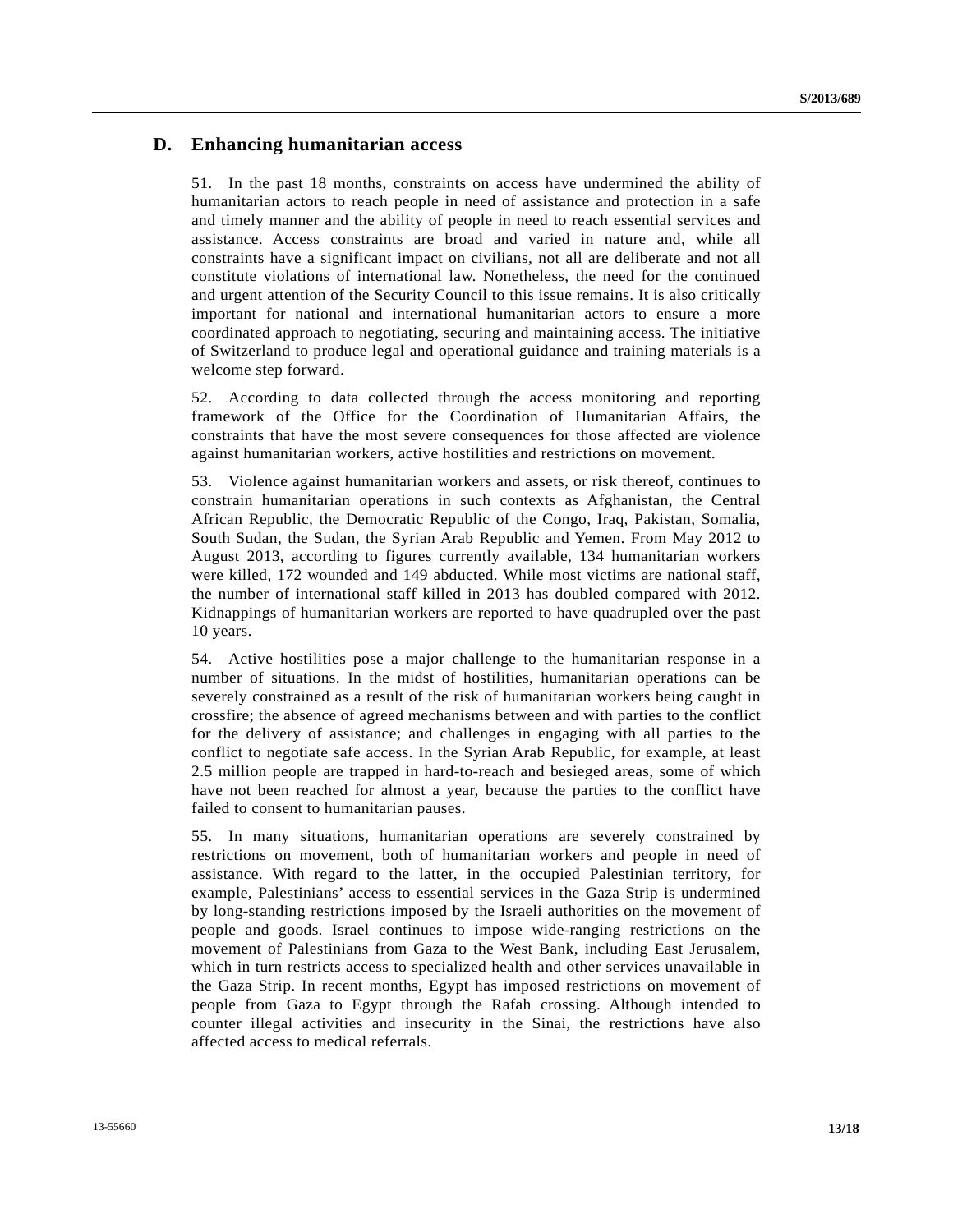56. The timely deployment of humanitarian workers, relief goods and equipment from the outset and for the duration of an emergency is crucial for an effective humanitarian response. While States are entitled to regulate the entry and movement of relief personnel, goods and equipment, they must also comply with their obligation to allow and facilitate the rapid and unimpeded passage of humanitarian relief and to allow the freedom of movement of authorized humanitarian relief personnel necessary to the exercise of their functions. Freedom of movement may be temporarily restricted only in case of imperative military necessity. To meet these obligations, relevant States must put in place simple and expeditious procedures for administrative and logistical arrangements pertaining to customs, visas and travel authorizations.

57. In Yemen, while restrictions on the movement of humanitarian workers have significantly decreased in 2013, restrictions remain on the entry of essential security and communications equipment. In the Syrian Arab Republic, access to specific locations has been denied, in some cases for more than 10 months, by both government forces and non-State armed groups. In addition, humanitarian actors have reported the selective removal of medical equipment from relief consignments. In the Sudan, an estimated 800,000 people in areas controlled by non-State armed groups in Southern Kordofan and Blue Nile States cannot receive assistance from within the Sudan owing to the continued failure of the parties to implement the tripartite agreement and the refusal of the Government to allow cross-line access for humanitarian operations in territories held by non-State armed groups.

58. While under international humanitarian law the consent of the affected State is required for relief operations to be undertaken, it is generally accepted that such consent must not be arbitrarily withheld. The continued failure of many parties to comply with the obligations outlined above raises some important questions, however. What are valid or arbitrary reasons for withholding consent to relief operations? Where consent can be regarded as having been withheld arbitrarily, what are the legal and other consequences for the affected State and for humanitarian actors offering their services? Where a State impedes operations to the degree that humanitarian actors are unable to operate meaningfully or in a principled manner, can consent be said to have been implicitly withdrawn? This area requires further analysis and development in order to ensure that the law has meaning for those who suffer beyond the reach of assistance.

59. Irrespective of whether consent is arbitrarily withheld, parties to conflict should ensure that the most efficient means are available for reaching people in need of assistance, including through cross-line and cross-border operations, if necessary.

### **E. Enhancing accountability**

60. The prevalence of impunity in many States experiencing, or that have experienced, conflict allows war crimes and serious human rights violations to thrive, undermines the fabric of societies and prevents the development of lasting solutions, which contributes to instability. In my previous reports, I focused on the importance of fact-finding missions and commissions of inquiry as a response to violations and the fundamental role of the International Criminal Court in dispensing justice to victims of the most serious crimes.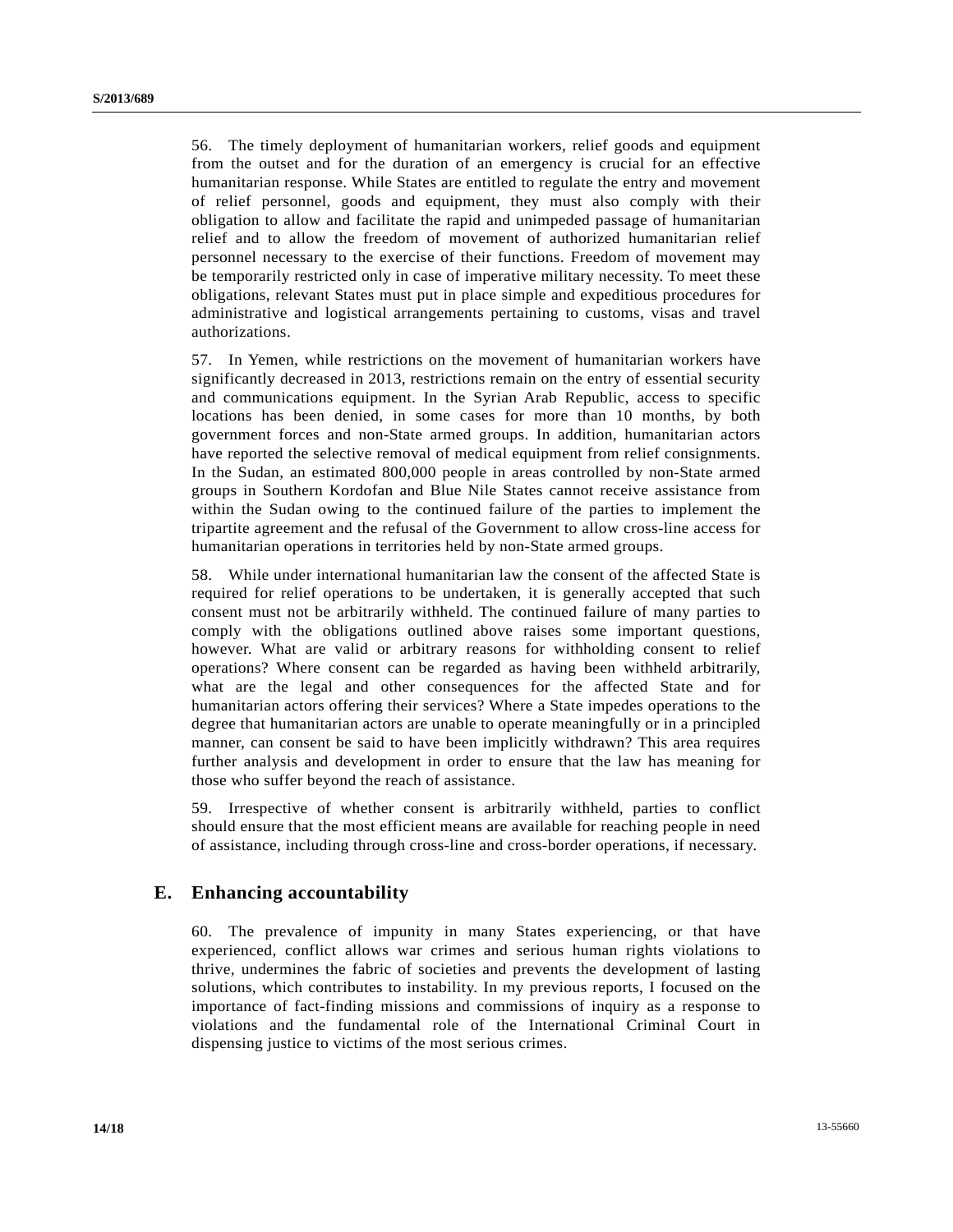61. Important as international mechanisms are, they do not negate the fundamental responsibility of States, as the General Assembly recently emphasized, to adopt appropriate measures within their national legal systems for those crimes for which they are required under international law to exercise their responsibility to investigate and prosecute (see resolution [67/295](http://undocs.org/A/RES/67/295)). These crimes include genocide, war crimes, crimes against humanity and other serious violations of international human rights law. Both international humanitarian law and international human rights law oblige States to investigate and prosecute allegations of serious violations by military personnel, whether during military operations or not.

62. Member States must do more to implement this obligation or support its implementation by providing technical and financial resources to those States requiring such support. There are examples of positive State practice. In the Democratic Republic of the Congo, the national authorities, with the support of the international community, have strengthened the criminal justice system, in particular regarding efforts to combat impunity for sexual violence. The deployment of mobile courts has resulted in 234 cases being heard and 54 judgements being handed down. In Côte d'Ivoire, national investigations and prosecutions of alleged perpetrators of crimes committed during the post-election crisis have continued, although only perpetrators affiliated with the former regime have been brought to justice. In Mali, the transitional Government has launched investigations into alleged violations committed by troops. United Nations entities have carried out a wide spectrum of projects supporting national processes of investigation and prosecution in several countries, including Burundi, Cambodia and Colombia.

63. A further challenge to ensuring accountability is related to the lack of the capacity and technical ability necessary to investigate and prosecute crimes and adopt specialized approaches where needed. The capacity challenge may be exacerbated in the absence of a strong commitment to due process, including fair trial guarantees, and by inadequate or inexistent procedures to ensure the protection of witnesses and victims. The protection of witnesses and victims has been addressed through United Nations assistance in Bosnia and Herzegovina, Burundi, Colombia, Croatia, the Democratic Republic of the Congo, Nepal, Rwanda and Uganda, among others. Targeted technical assistance requires parallel efforts to promote the transfer of knowledge and skills to the national authorities. In Cambodia and Sierra Leone, the Office of the United Nations High Commissioner for Human Rights has supported legacy programmes of the respective courts. Projects that support archiving of evidence are also a useful tool for future trials or other efforts to ensure accountability.

64. Accountability should also be understood more broadly as encompassing the political, legal and moral responsibility of individuals and institutions for past violations. One important aspect of institutional reform efforts in countries in transition is vetting processes to exclude from public institutions, such as the military and police, individuals involved in the commission of human rights and humanitarian law violations.

## **V. Recommendations**

65. The present report is my tenth on the protection of civilians in armed conflict. While, in comparison to my previous reports, some of the situations and parties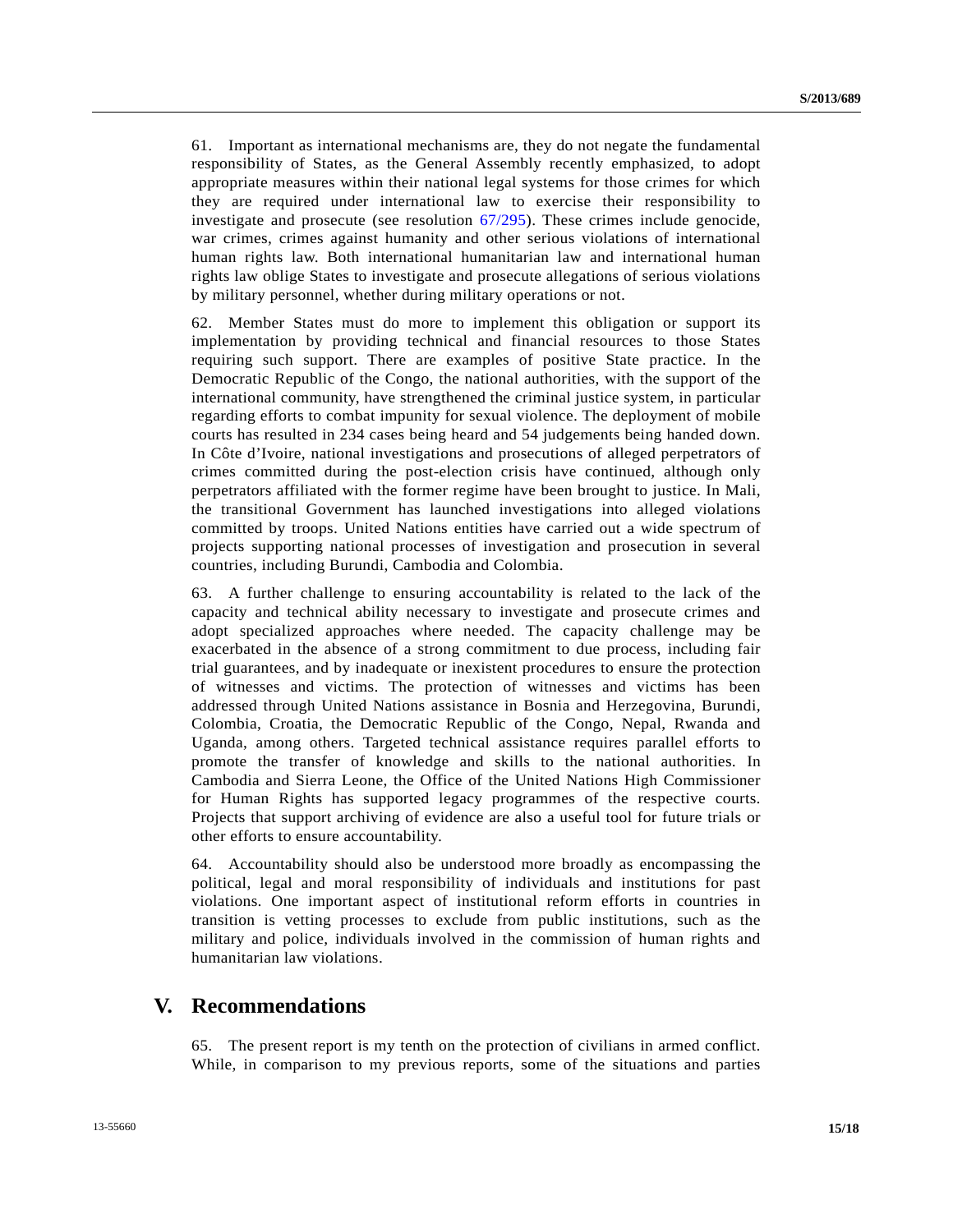referred to may have changed, the nature of the problems in current conflicts remains largely the same. So do the actions needed to respond, chief among which is the need for far greater respect for and protection of civilians. The protection of civilians is a fundamental — and, for parties to conflict, legal — responsibility that must be honoured by all.

66. My previous reports contain important recommendations to this end, many of which remain relevant. The Security Council and Member States are strongly encouraged to revisit them and to consider the additional recommendations set out below aimed at tackling the issues raised herein.

#### **New weapons technologies**

67. Relevant Member States must ensure that attacks launched by armed drones comply with international law. Furthermore, they should be more transparent about the circumstances in which drones are used, including the legal basis for specific attacks, and detail measures taken:

(a) To ensure the protection of civilians in specific drone attacks;

 (b) To track and assess civilian casualties resulting from attacks in order to identify all measures feasible to avoid civilian casualties;

To investigate serious violations of international humanitarian law and international human rights law that are alleged to have occurred during such attacks.

68. I also urge relevant Member States to reflect on the precedent-setting nature of their use of armed drones and the future implications thereof as the technology proliferates.

#### **Use of explosive weapons in populated areas**

69. There is increased understanding of the disastrous short-term and long-term impact on civilians of the use of explosive weapons in populated areas. I have instructed the Office for the Coordination of Humanitarian Affairs to continue to engage with interested Member States, United Nations actors, ICRC, civil society and other actors to increase awareness of the issue and the need to address it, and to develop practical measures, including a political commitment by Member States to addressing the problem and producing operational guidance. Such guidance should draw on existing good practice and existing and future research, including that identified at the Office for the Coordination of Humanitarian Affairs-Chatham House expert meeting and at future consultations. In addition:

 (a) Member States are strongly encouraged to engage proactively in these efforts, including by supporting organizations undertaking research in this area and engaging in a process aimed at developing a political commitment and guidance with regard to reducing the short-term and longer-term impact on civilians of explosive weapons in populated areas;

 (b) More immediately, parties to conflict should refrain from the use in populated areas of explosive weapons with wide-area effect and the Security Council, whenever relevant, should call upon parties to conflict to refrain from such use.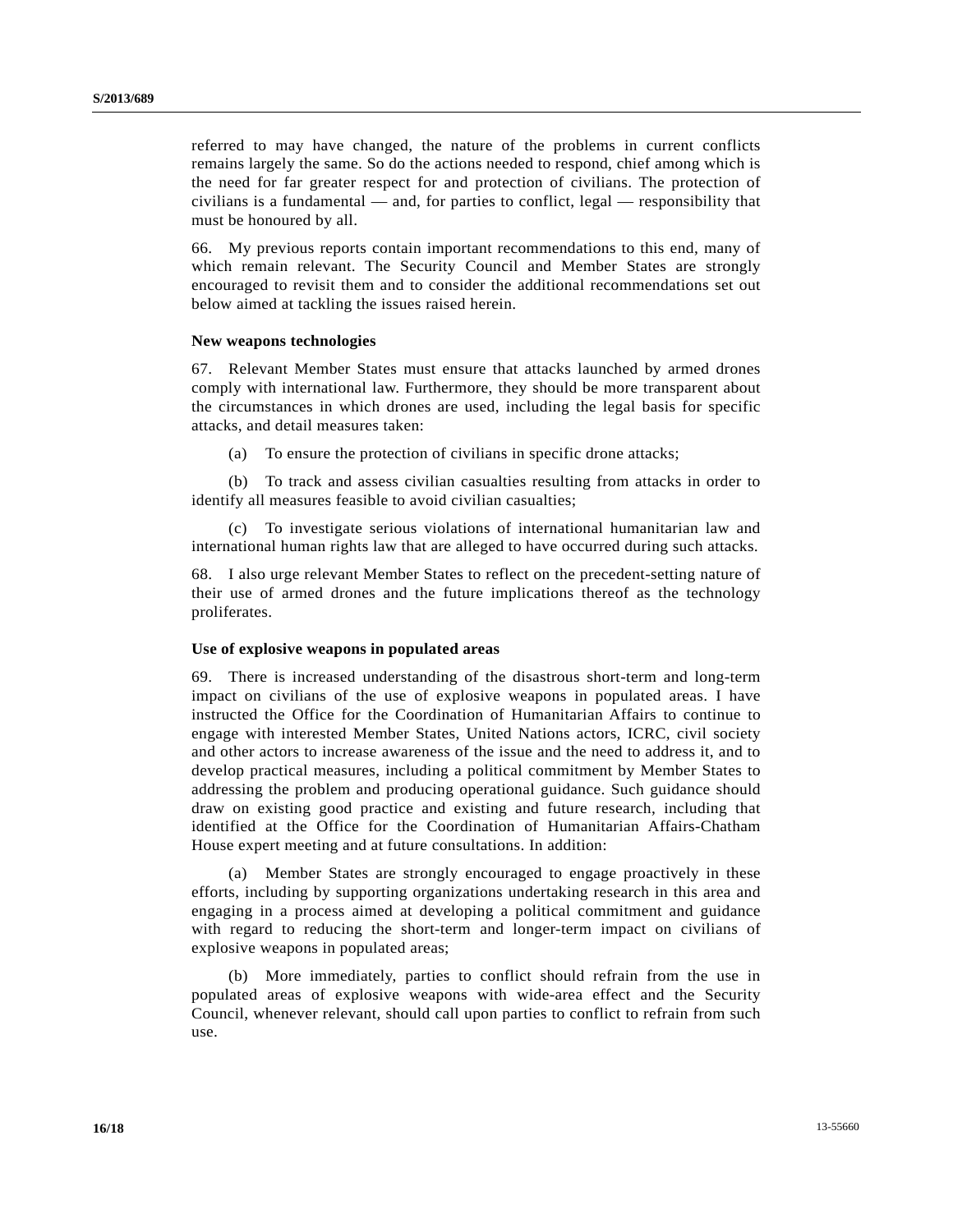### **Civilian casualty tracking and recording**

70. In recognition of the proven utility of civilian casualty tracking as a means of informing military strategy to reduce harm to civilians, parties to conflict, including in the context of multinational operations and United Nations peacekeeping missions involved in offensive operations, should establish and implement such mechanisms.

71. United Nations actors should work together to establish a common United Nations system to systematically record civilian casualties as part of broader efforts to monitor and report on violations of international humanitarian and human rights law, drawing on good practice and expertise from within the United Nations, Member States and civil society.

### **Engagement with non-State armed groups**

72. In line with the recognition by the Security Council of the need for consistent engagement by humanitarian agencies with all parties to armed conflict for humanitarian purposes, I urge Member States to avoid promulgating policies that inhibit engagement with such groups that control territory or access to the civilian population in areas controlled by non-State armed groups.

73. I also urge Member States to ensure that counter-terrorism laws and measures include appropriate exemptions for humanitarian action.

#### **Role of peacekeeping operations**

74. Protecting civilians remains one the most important, but also one of the most challenging, tasks of United Nations peacekeeping operations. Peacekeepers are asked to carry out increasingly complex missions in increasingly dangerous environments. The success of these endeavours will depend upon a supportive relationship with the host Government and well-trained personnel with access to appropriate resources and modern technology. To this end:

 (a) I urge Member States hosting peacekeeping operations to work closely with the mission to protect civilians, recognizing that protection is always the primary responsibility of the host State;

 (b) I urge Member States to ensure that the military and police personnel that they contribute receive predeployment training on the protection of civilians according to United Nations standards and to provide important resources such as air mobility assets and early warning.

#### **Humanitarian access**

75. Given that safe, timely and unimpeded access is a fundamental prerequisite for humanitarian action, Member States are strongly urged to ensure the timely issuance of visas for international humanitarian personnel and simplified, expedited systems for exempting humanitarian goods and workers from fees, duties or taxes.

76. The Security Council and Member States should consistently condemn attacks against humanitarian workers and promote accountability for such attacks, including by encouraging, instigating and supporting investigations and prosecutions at the national level.